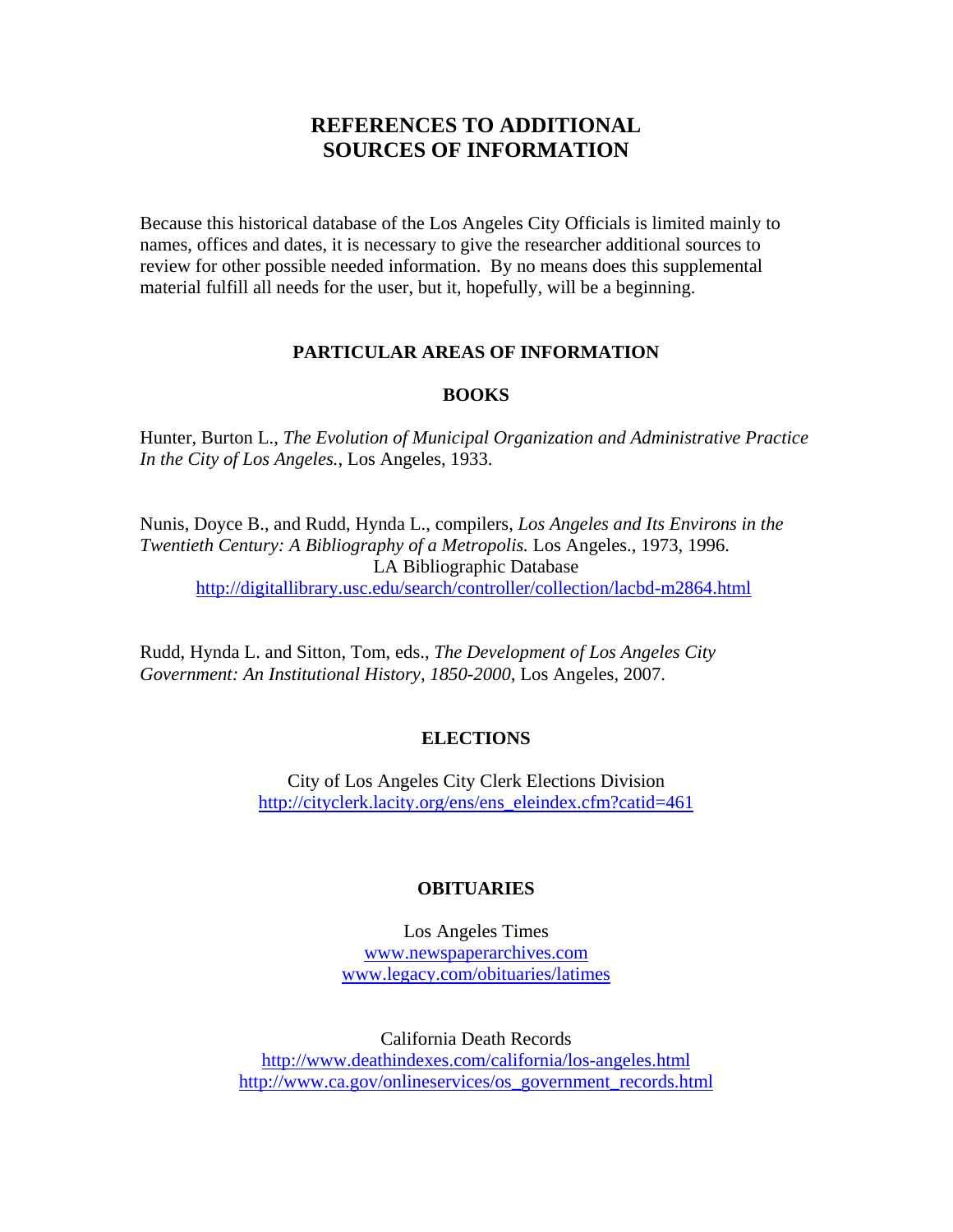### **GENERAL SOURCES**

Ancestry.com

California Digital Newspaper Collection http://cdnc.ucr.edu/cdnc

California Digital State Archives www.digitalstatearchives.com/california

> California State Archives www.sos.ca.gov/archives

City Directories online - 1859-1925 www.hannibal.lib.mo.us/citydirectories.htm

> Huntington Research Library www.huntingtonlibrary.org

> > L.A. as Subject www.laassubject.org

Los Angeles City Archives michael.holland@lacity.org

Online Archives of California www.oac.cdlib.org

> Polk City Directories www.thefreelibrary.com

Seaver Center for Western History Natural History Museum of Los Angeles County jcahoon@nhm.org